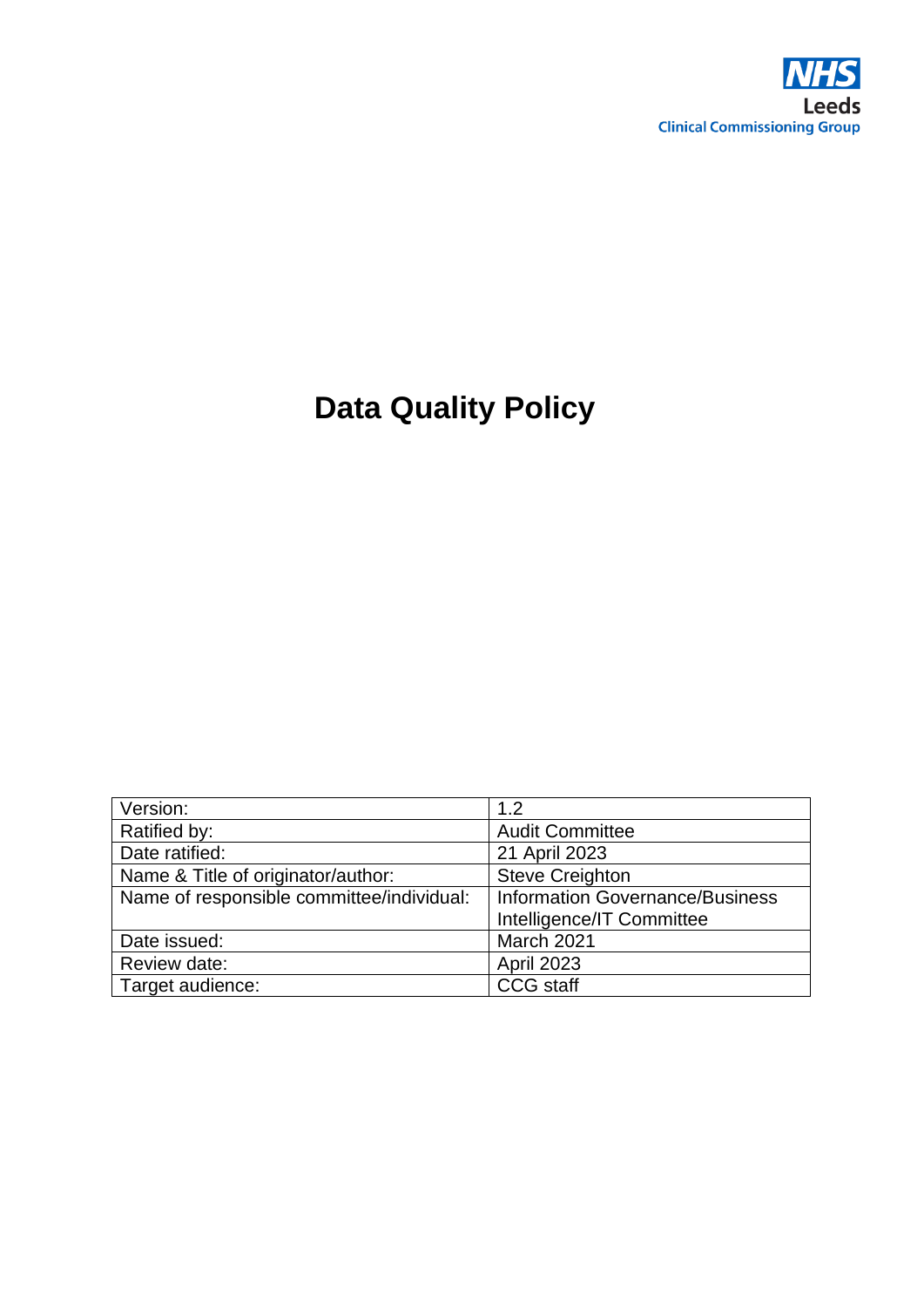#### **Executive Summary**

This Policy sets out the manner in which the CCG wishes to ensure a consistent approach to Data Quality, in support of legislative, regulatory, statutory and business requirements.

Data Quality is defined within this policy as the; accuracy, validity, reliability, timeliness, relevance, completeness and robustness of data.

Everyone who is involved in the collection and recording of information is responsible for ensuring its accurate collection in order to minimise risks to the organisation or individuals.

Information Asset Owners (IAO's) are responsible for ensuring documented procedures and processes are in place to ensure the accuracy of information including service user information on all systems and/or records, including those that support the provision of care.

Information Asset Owners (IAO's) are responsible for ensuring adequate training is provided to staff to ensure the accurate collection of information, including service user information and onward reporting of high quality information.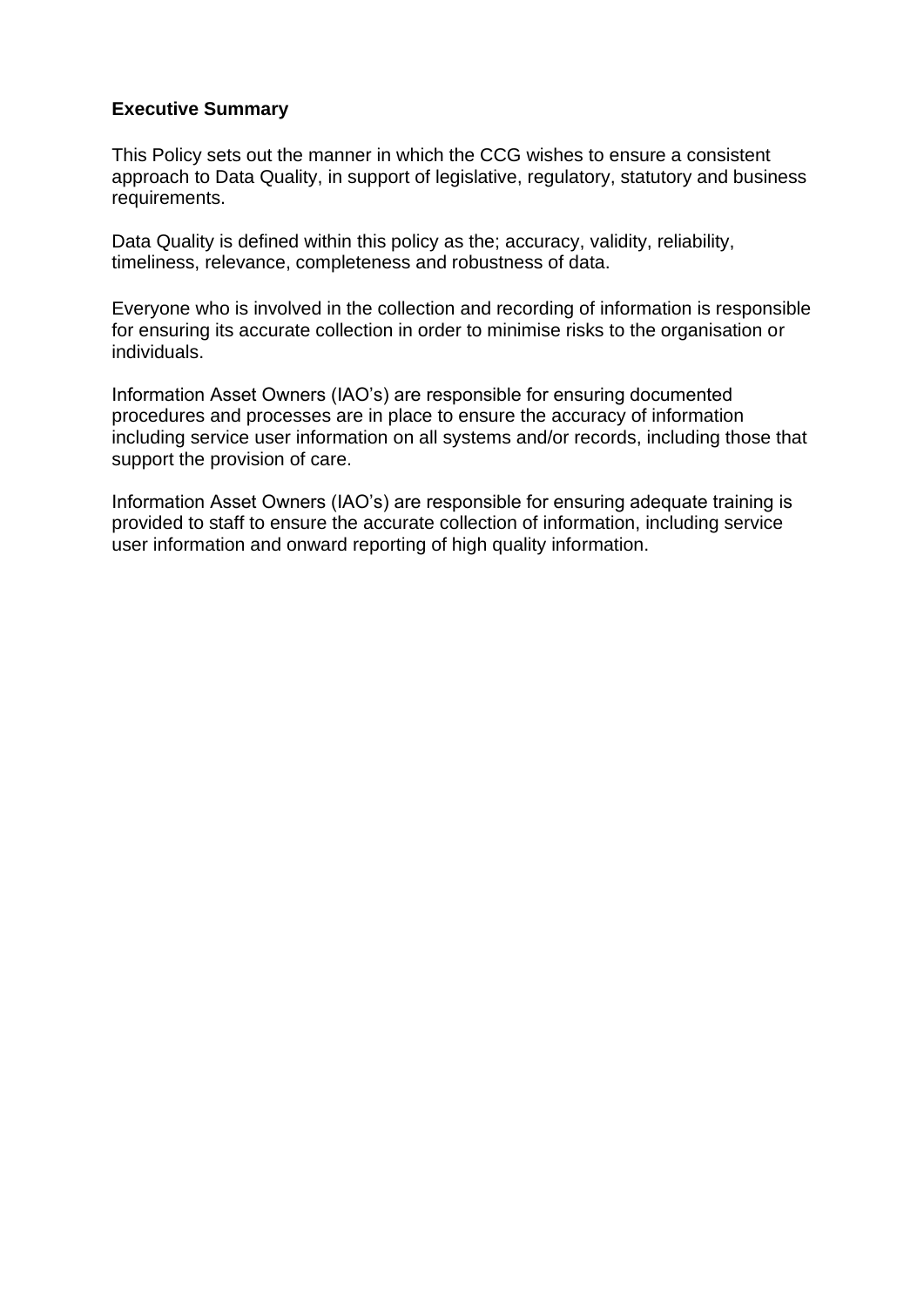## **Table of Contents**

| $\mathbf{3}$ |  |
|--------------|--|
|              |  |
|              |  |
|              |  |
|              |  |
|              |  |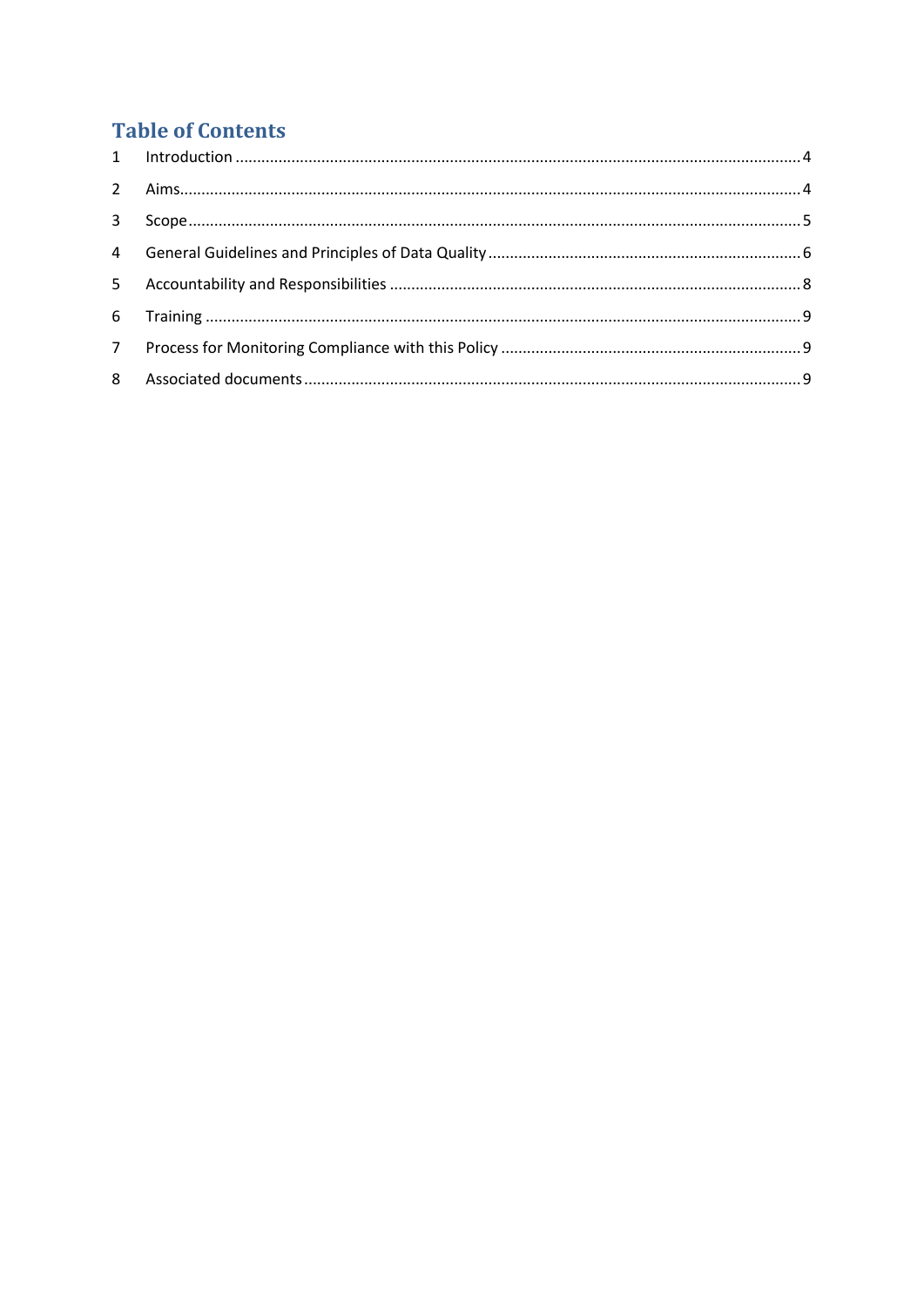#### <span id="page-3-0"></span>**1 Introduction**

Leeds CCG recognises that all of its decisions, whether health care, managerial or financial need to be based on information which is of the highest quality. Data quality is crucial and the availability of complete, accurate, relevant and timely data is important in supporting patient care, governance, management and service agreements for health care planning and accountability.

Leeds CCG aspires to the highest standards of corporate behaviour and clinical competence to ensure that safe, fair and equitable procedures are applied to all organisational transactions, including relationships with patients, its carers, public, staff, stakeholders and the use of public resources.

The importance of having robust systems, processes, data definitions and systems of validation in place to assure data quality is part of this process. The quality of data can affect the reputation of Leeds CCG and may lead to financial penalty in certain circumstances, e.g. failing to meet contractual requirements and other reportable outcome measures.

The purpose of this policy is to provide general principles for the management of all data and guidance. This is to ensure that Leeds CCG can take decisions based on accurate and complete data and can meet its various legal and regulatory responsibilities.

A data quality policy and regular monitoring of data standards are a requirement of the NHS Data Security and Protection Toolkit.

Information accuracy is also a legal requirement under the GDPR/Data Protection Act 2018.

This policy provides the framework to mitigate against the risk of poor data quality and enable individuals within Leeds CCG to take direct responsibility for any data they record or omit to record.

#### <span id="page-3-1"></span>**2 Aims**

The Data Quality Policy underpins the CCG's objective to record and present data of the highest possible quality and that all users of the information can be confident about its accuracy.

Ever-increasing use of computerised systems provides greater opportunities to store and access large volumes of many types of data but also increases the risk of misinformation if the data from which information is derived is not of good quality.

This risk applies to information for the CCG's internal use but also to information conveyed to our partners

For our information to have value, it is essential that the underlying data is consistent and complies with national standards.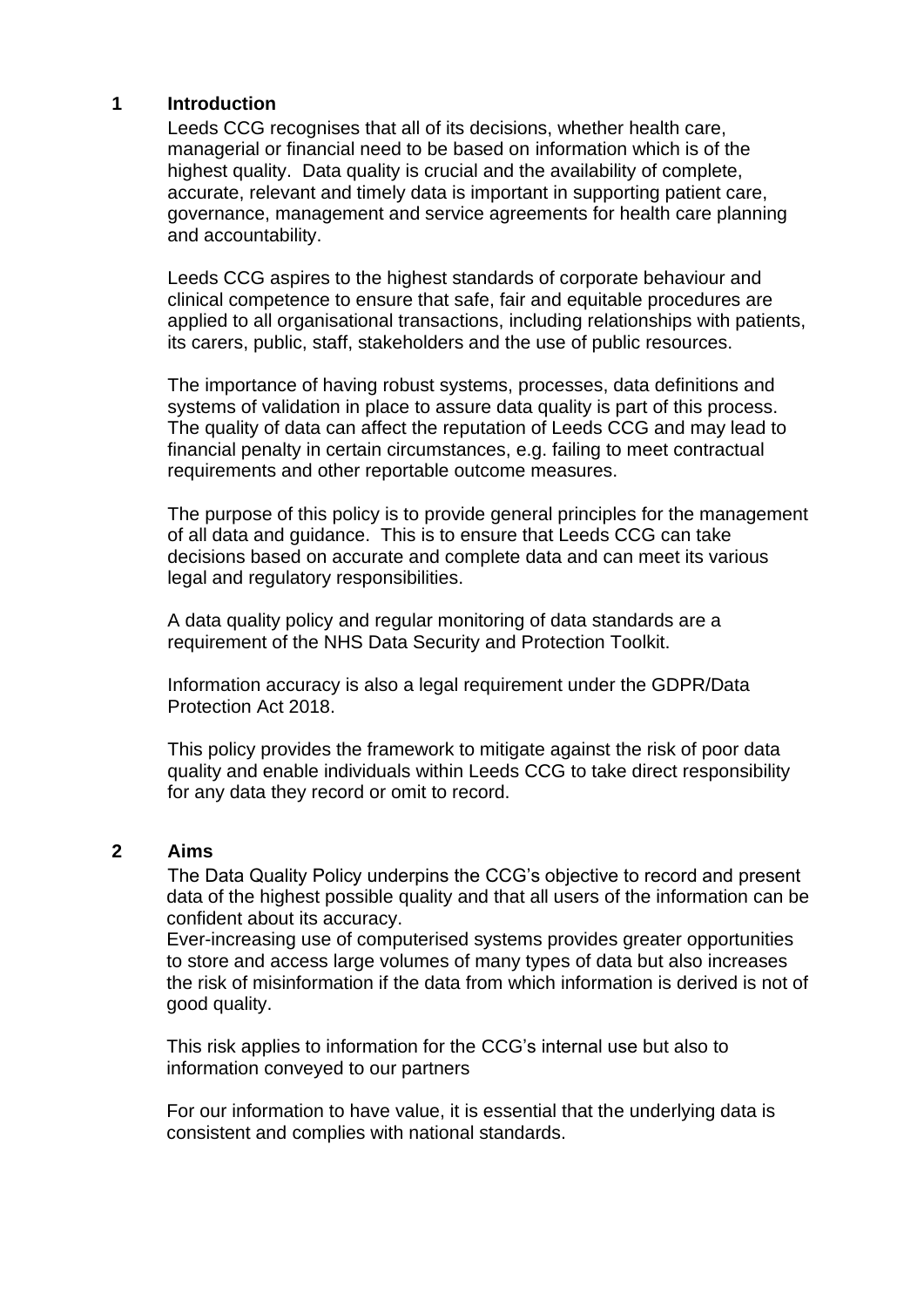National statistics, performance indicators and audit assessments depend on good quality data for their accuracy and include data quality amongst their number.

The Data Quality Policy underpins the CCG's objective to record and present data of the highest possible quality and that all users of the information can be confident about its accuracy.

#### <span id="page-4-0"></span>**3 Scope**

This policy must be followed by all staff who works for or on behalf of Leeds CCG including those on temporary or honorary contracts, secondments, students and any staff working on an individual contractor basis or who are employees for an organisation contracted to provide services to Leeds CCG. The policy is applicable to all areas of the organisation and adherence should be included in all contracts for outsourced or shared services. There are no exclusions.

This policy is applicable to all data held and processed by Leeds CCG.

All data must be managed and held within a controlled environment and to a standard of accuracy and completeness. This applies to data regardless of format.

Written procedures will be available in all relevant locations within Leeds CCG to assist staff in collecting and recording data. These procedures will be kept up-to-date, and where appropriate will also contain information relating to national data definitions.

Processes will be established to ensure compliance with the procedures, which will include sample checks to audit compliance.

It should be noted that all collection, storage, processing and reporting of personal information is governed by detailed legal requirements under the GDPR/Data Protection Act 2018 and associated standards, such as the Caldicott guidelines and Health and Social Care Act 2012.

As Leeds CCG generates and receives a very wide range of information for a whole variety of uses, this policy does not provide detailed guidance for specific data items or individual areas of application. It concentrates instead on general principles of completeness, accuracy, ongoing validity, timeliness, consistency of definitions and compatibility of data items, and signposts where specific procedures or further guidelines need to exist.

- Patient Care in the delivery of effective, relevant and timely care, thereby minimising clinical risk.
- Good corporate governance which, as above, has data quality as a pre-requisite to ensure effective business management.
- Good clinical governance a pre-requisite for minimising clinical risk and avoiding clinical error and misjudgement.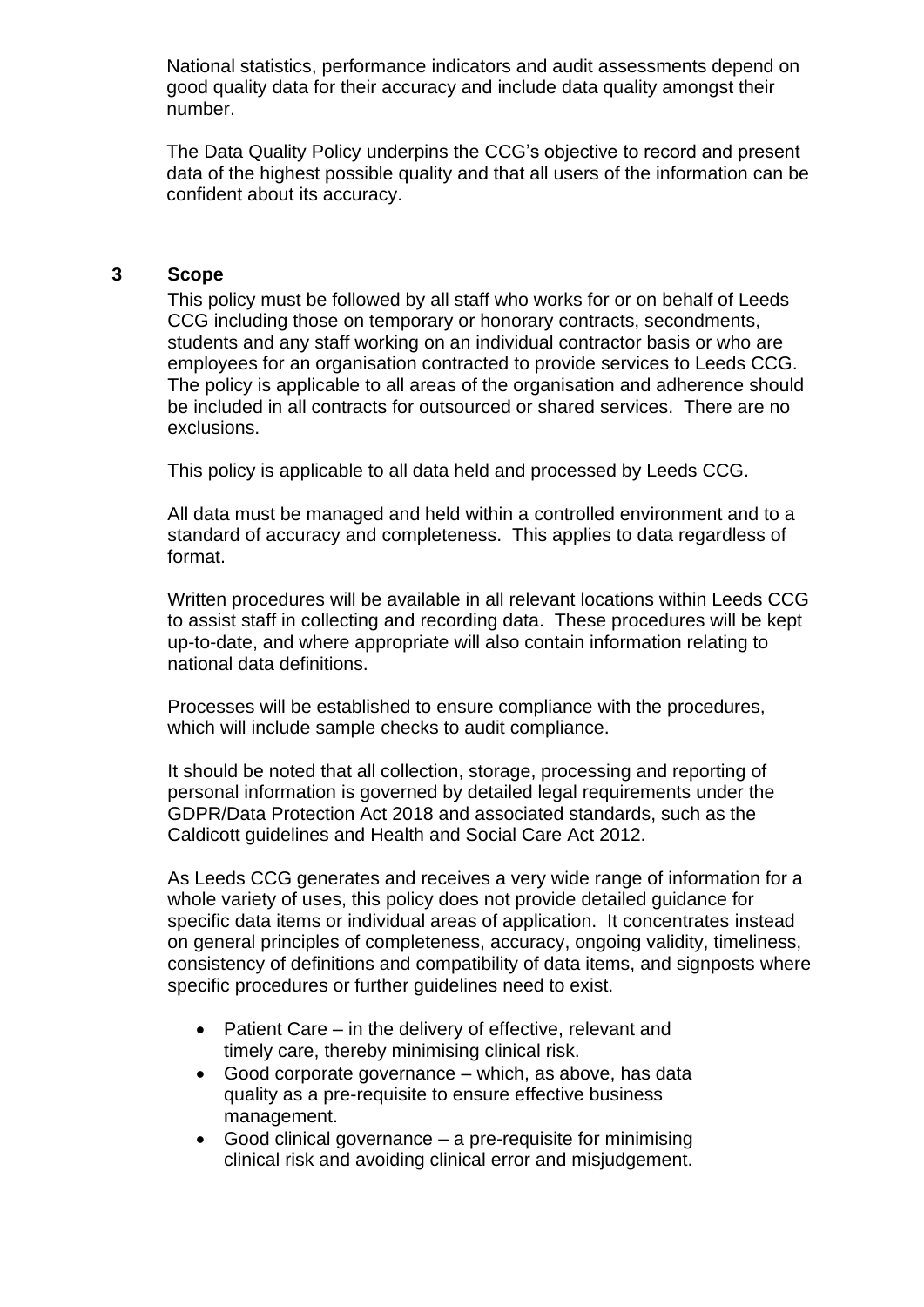- Disclosure ensuring that clinical and administrative information provided to the patient and authorised health partners, including external partners is of the highest quality.
- Business planning ensuring management can rely on the information to make informed and effective business decisions.
- The measurement of activity and performance to ensure effective distribution and use of Practice resources.
- Regulatory reporting to ensure compliance with the standards and targets as laid down in measures such as the DSP Toolkit etc.
- Legal compliance ensuring that Leeds CCG conforms to its legal obligations as laid down in relevant legislation, such as GDPR/Data Protection Act 2018.
- Education and Training in the development and delivery of quality education and training provision.

## <span id="page-5-0"></span>**4 General Guidelines and Principles of Data Quality**

Supplying accurate data is a complicated task for a number of reasons:

- There are many ways for the data to be inaccurate data entry errors and incomplete data, etc.
- Data can be corrupted during translation depending on who is translating it, how and with what tools/processes.
- Data must relate to the correct time period and be available when required.
- Data must be in a form that is collectable and which can subsequently be analysed.

To ensure an organisation achieves data quality, it must set out how:

- Data is collected and co-ordinated
- Data is transferred between systems
- Data is organised
- Data is analysed
- Data in interpreted
- Conclusions and results drawn from the data are validated

The following overarching principles underpin the Data Quality Policy:

• All staff will conform to legal and statutory requirements and recognised good practice, aim to be significantly above average on in-house data quality indicators, and will strive towards 100% accuracy across all information systems.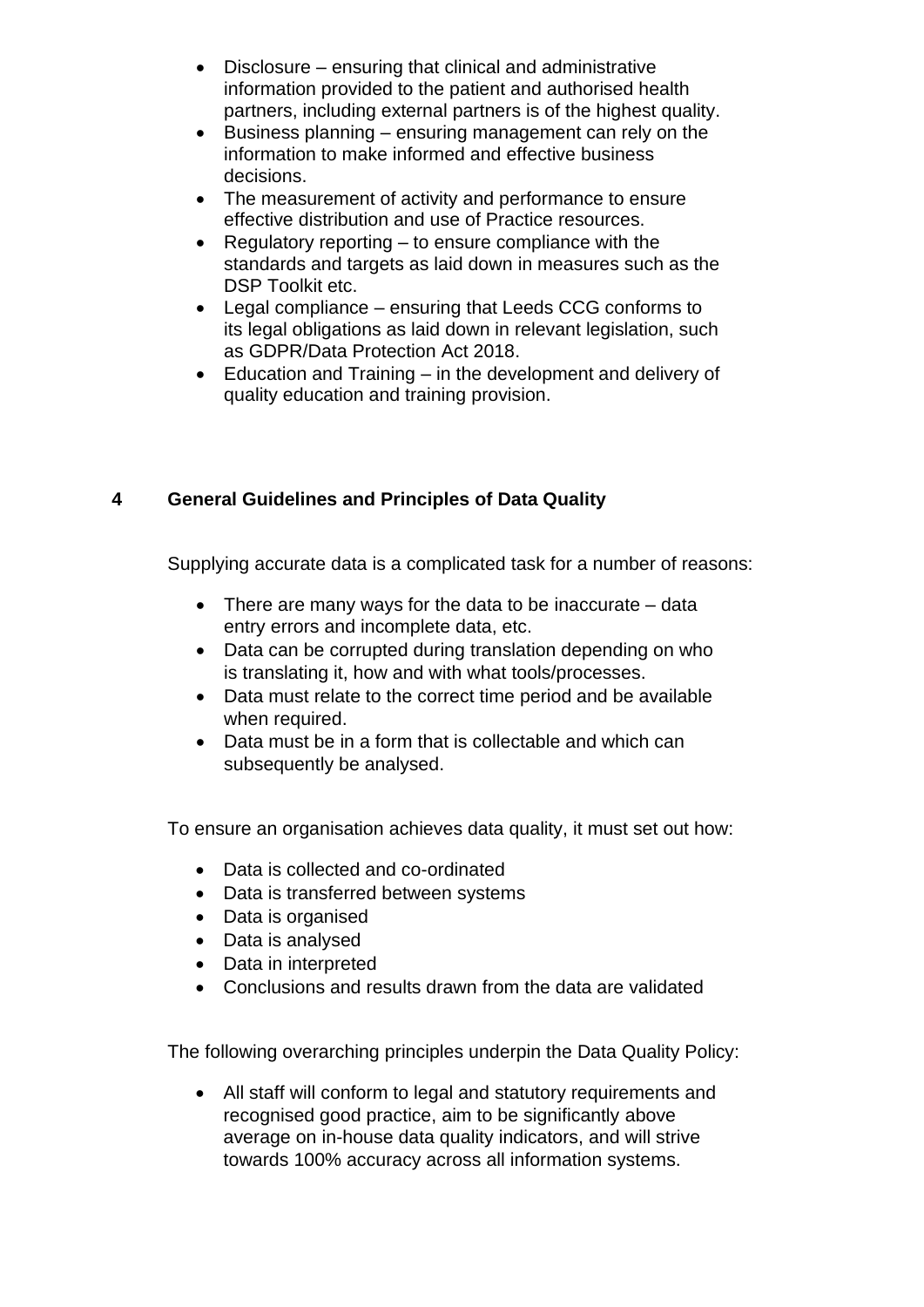- All data collection, manipulation and reporting processes by Leeds CCG will be covered by clear procedures which are easily available to all relevant staff, and regularly reviewed and updated.
- All staff should be aware of the importance of good data quality and their own contribution to achieving it, and should receive appropriate training to data quality aspects of their work.
- Teams should have comprehensive procedures in place for identifying and correcting data errors, such that information is accurate and reliable at time of use.

Data can be said to be of "high quality" if the data accurately portray exact details and/or events that actually took place – the following principles should be considered when doing so.

• Accessibility

Information can be accessed quickly and efficiently through the use of systematic and consistent management in electronic (and physical) format. Access must be appropriate so that only those with a lawful basis and legitimate relationship to the data may view, create or modify them.

• Accuracy

Data (and information) are accurate with systems, processes and practice in place to ensure this. Any limitations on accuracy of data must be made clear to its users and effective margins of error need to be considered for calculations.

• Completeness

Completeness can have a real impact of the quality of data. The evaluation of data quality must monitor for missing, incomplete or invalid information as well as identification for future or occurring causes and the associated risks.

• Relevance

Data captured should be appropriate for the intended purpose and never excessive.

## • Reliability

Data and information must reflect a stable, systematic and consistent approach to enhance reliability. Review and enforcement of collection methods of data must be considered to ensure a positive impact on the quality or content of any information produced.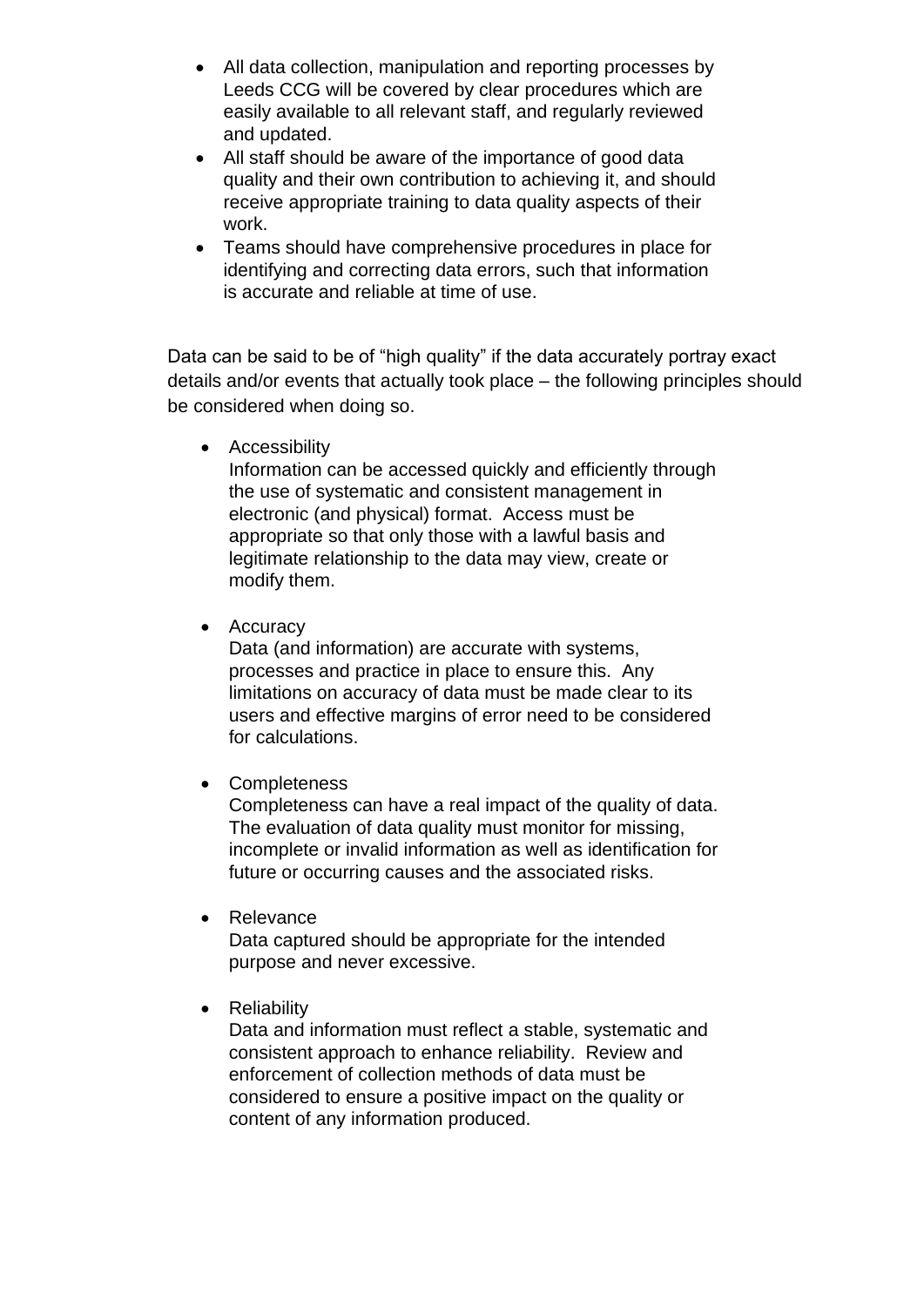**Timeliness** 

Data should be recorded as close as possible to being gathered and should be accessed quickly and efficiently, in line with Data Protection legislation and guidance.

• Validity

Validity is supported by consistency over time, systems and measures; data must be collected, recorded and utilised to the standard set by relevant requirements or controls. Any information collection, use or analytical process must incorporate an agreed validation method or tool to ensure the standards and principles outlined above are met. Validation tools will support routine data entry and analysis, as well as supporting the identification and control of duplicate records and other errors.

## <span id="page-7-0"></span>**5 Accountability and Responsibilities**

There are a number of key information governance roles and bodies that Leeds CCG needs to have in place as part of its Information Governance Framework, these are:

- SIRO
- Data Protection Officer
- Governing Body
- Audit Committee
- Caldicott Guardian
- Information Asset Owner/Administrator
- Heads of Service/Department
- All employees

Within Leeds CCG there are formally documented structures of accountability for Data Quality:

- Every individual that is a registered user of a CCG Information Asset is responsible for ensuring the Data Quality of records when using the system. Should individuals knowingly enter data that breaches the previously described Data Quality standards there are disciplinary procedures that can be invoked.
- The SIRO has overall responsibility for data quality systems and processes in Leeds CCG. The SIRO is responsible for signing off any statement of assurance of clinical data quality.
- Managers are responsible for ensuring the quality of data within their teams, adhering to this policy and implementing any associated Data Quality Management Procedures.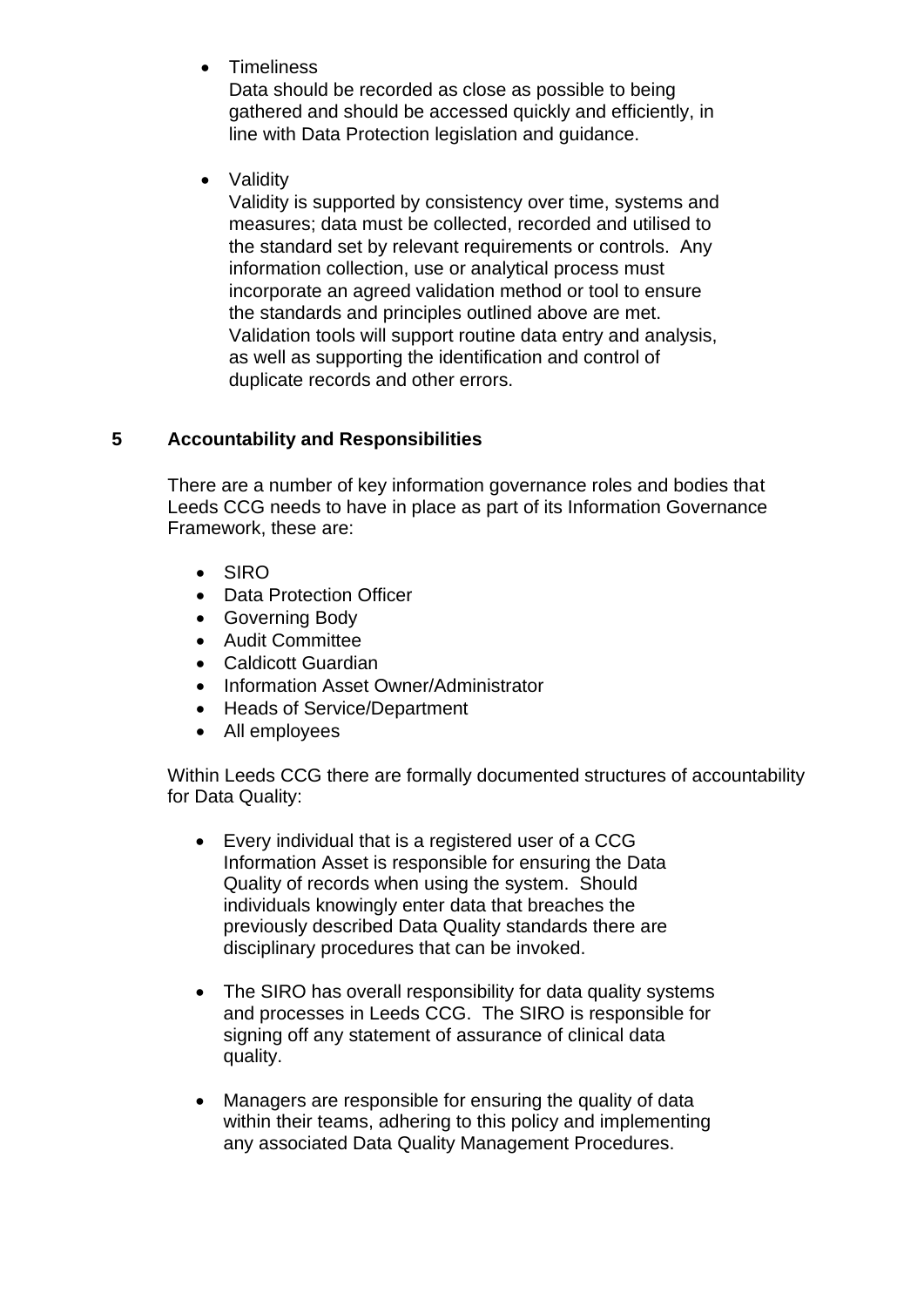• All staff have a responsibility to ensure the data they enter onto any system – electronic or manual is of good quality and follow Practice and local procedures for the validation of data.

Data quality is a key part of any Information Asset that exists within the CCG. All staff members will be in contact at some point with a form of Information Asset, whether paper or electronic. As a result, all staff members are responsible for implementing and maintaining data quality and are obligated to maintain accurate information legally (Data Protection legislation), contractually (contract of employment) and ethically (professional codes of practice).

It is the responsibility of all managers to ensure that, where appropriate, systems are in place to validate the completeness, accuracy, relevance and timeliness of data. Also managers must ensure that all staff are fully aware of their obligations in this area. In certain circumstances, to support equality and diversity, line managers will need to consider individual requirements of staff to support good practice in complying with this policy.

Ultimate responsibility for maintaining accurate and complete data and information lies with the SIRO, but all staff who record information, whether on paper or by electronic means, have a responsibility to take care to ensure that the data is accurate and as complete as possible. Individuals with management responsibility for data quality must have this clearly stated in their job descriptions.

### <span id="page-8-0"></span>**6 Training**

The importance of data quality will be included in:

• Leeds CCG's mandatory training and induction programme. General system training offered to all staff.

Training issues with systems and/or other specific processes should be addressed on an individual basis as they arise.

## <span id="page-8-1"></span>**7 Process for Monitoring Compliance with this Policy**

Data quality is ultimately the responsibility of department leads where the specific data are being generated. Processes for ensuring high data quality will differ between teams and should be implemented and reviewed locally.

#### <span id="page-8-2"></span>**8 Associated documents**

This policy should also be considered in conjunction with all the policies and legislation, especially those listed below:

- Health records management procedure
- Confidentiality Code of Conduct